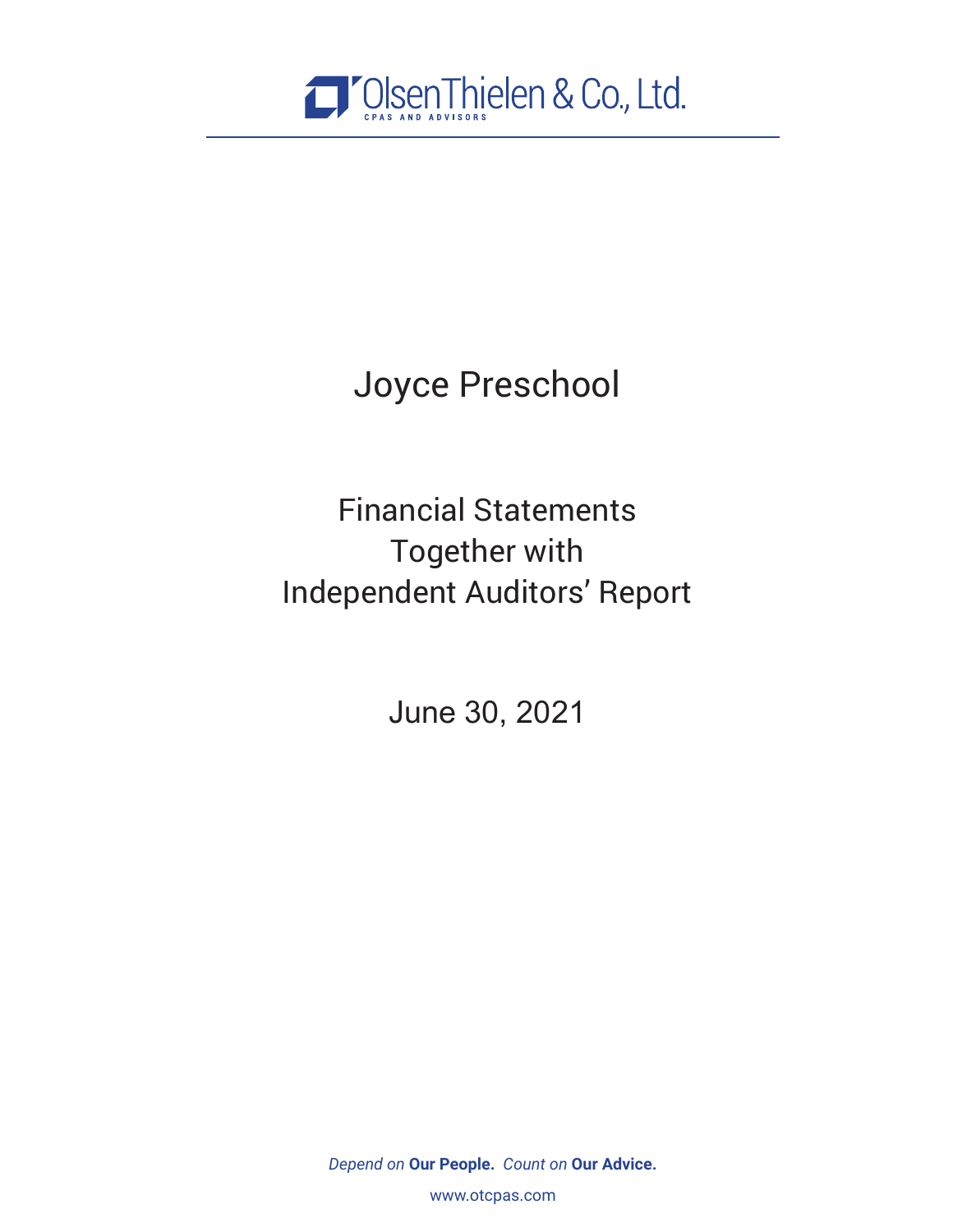# **CONTENTS**

|                                         | Page     |  |
|-----------------------------------------|----------|--|
| <b>INDEPENDENT AUDITORS' REPORT</b>     | 1        |  |
| <b>FINANCIAL STATEMENTS:</b>            |          |  |
| <b>Statement of Financial Position</b>  | 2        |  |
| <b>Statement of Activities</b>          | 3        |  |
| <b>Statement of Functional Expenses</b> | 4        |  |
| <b>Statement of Cash Flows</b>          | 5        |  |
| Notes to Financial Statements           | $6 - 11$ |  |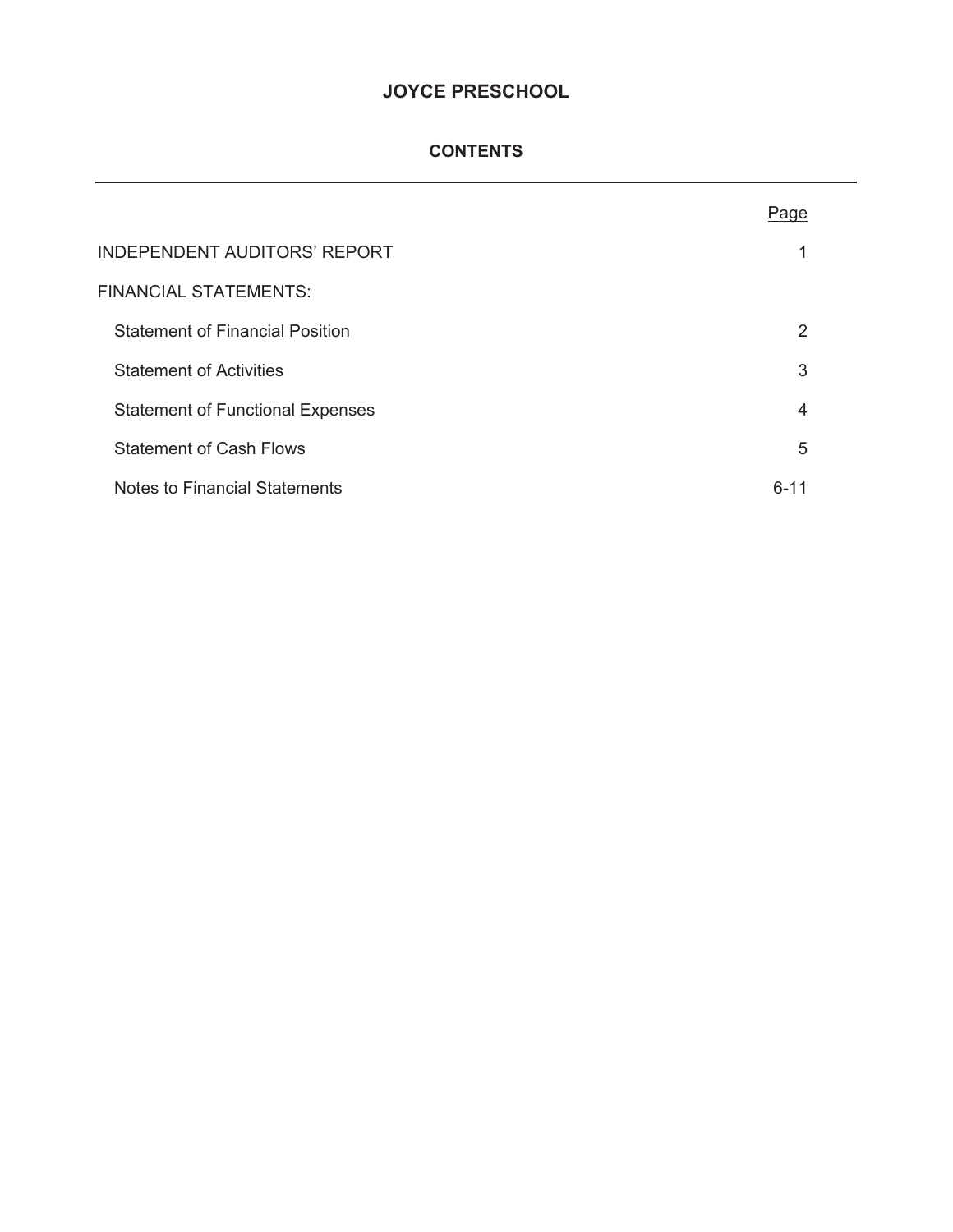

### **INDEPENDENT AUDITORS' REPORT**

Board of Directors Joyce Preschool Minneapolis, Minnesota

#### **Report on the Financial Statements**

We have audited the accompanying financial statements of Joyce Preschool (a nonprofit organization), which comprise the statement of financial position as of June 30, 2021 and 2020, and the related statements of activities, functional expenses and cash flows for the years then ended, and the related notes to the financial statements.

#### **Management's Responsibility for the Financial Statements**

Management is responsible for the preparation and fair presentation of these financial statements in accordance with accounting principles generally accepted in the United States of America; this includes the design, implementation, and maintenance of internal control relevant to the preparation and fair presentation of financial statements that are free from material misstatement, whether due to fraud or error.

#### **Auditors' Responsibility**

Our responsibility is to express an opinion on these financial statements based on our audits. We conducted our audits in accordance with auditing standards generally accepted in the United States of America. Those standards require that we plan and perform the audit to obtain reasonable assurance about whether the financial statements are free of material misstatement.

An audit involves performing procedures to obtain audit evidence about the amounts and disclosures in the financial statements. The procedures selected depend on the auditor's judgment, including the assessment of the risks of material misstatement of the financial statements, whether due to fraud or error. In making those risk assessments, the auditor considers internal control relevant to the entity's preparation and fair presentation of the financial statements in order to design audit procedures that are appropriate in the circumstances, but not for the purpose of expressing an opinion on the effectiveness of the entity's internal control. Accordingly, we express no such opinion. An audit also includes evaluating the appropriateness of accounting policies used and the reasonableness of significant accounting estimates made by management, as well as evaluating the overall presentation of the financial statements.

We believe that the audit evidence we have obtained is sufficient and appropriate to provide a basis for our audit opinion.

### **Opinion**

In our opinion, the financial statements referred to above present fairly, in all material respects, the financial position of Joyce Preschool as of June 30, 2021 and 2020, and the changes in its net assets and its cash flows for the year then ended accordance with accounting principles generally accepted in the United States of America.

Olsen Thielen + Co., LTd.

Roseville, Minnesota December 2, 2021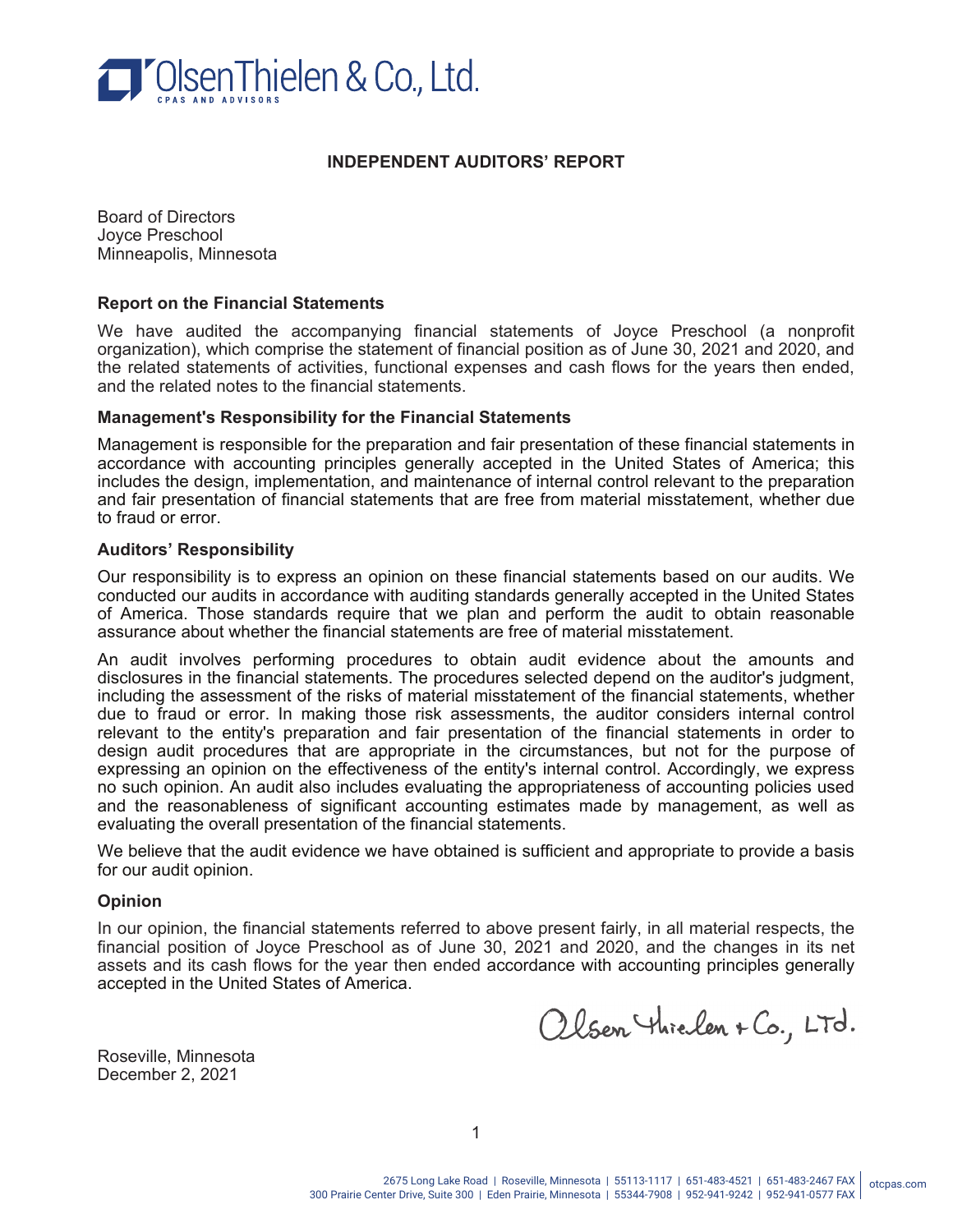# **STATEMENT OF FINANCIAL POSITION JUNE 30, 2021 AND 2020**

| <b>ASSETS</b>                                                                                                                                                                                                            |                                                            |                                                           |
|--------------------------------------------------------------------------------------------------------------------------------------------------------------------------------------------------------------------------|------------------------------------------------------------|-----------------------------------------------------------|
|                                                                                                                                                                                                                          | 2021                                                       | 2020                                                      |
| <b>CURRENT ASSETS:</b><br>Cash<br><b>Contributions Receivable</b><br><b>Other Receivables</b><br><b>Prepaid Expenses</b><br>Inventory<br><b>Total Current Assets</b>                                                     | \$454,845<br>132,600<br>3,149<br>2,000<br>1,371<br>593,965 | \$396,147<br>100,000<br>27,447<br>469<br>1,482<br>525,545 |
| <b>INVESTMENTS</b>                                                                                                                                                                                                       | 8,855                                                      | 8,854                                                     |
| PROPERTY AND EQUIPMENT:<br>Leasehold Improvements<br><b>Office Equipment</b><br><b>Total Property and Equipment</b><br>Less Accumulated Depreciation<br>Property and Equipment, Net                                      | 57,177<br>6,401<br>63,578<br>63,578                        | 57,177<br>6,401<br>63,578<br>63,578                       |
| <b>TOTAL ASSETS</b>                                                                                                                                                                                                      | 602,820<br>\$                                              | \$534,399                                                 |
| <b>LIABILITIES AND NET ASSETS</b>                                                                                                                                                                                        |                                                            |                                                           |
| <b>CURRENT LIABILITIES:</b><br><b>Accounts Payable</b><br><b>Deferred Revenue</b><br><b>Other Accrued Liabilities</b><br><b>Total Current Liabilities</b>                                                                | \$<br>1,497<br>19,801<br>32,700<br>53,998                  | \$<br>2,978<br>10,525<br>9,683<br>23,186                  |
| <b>LONG-TERM DEBT</b>                                                                                                                                                                                                    |                                                            | 122,599                                                   |
| <b>NET ASSETS:</b><br><b>Without Donor Restrictions</b><br>Undesignated<br><b>Designated - Operating Reserve</b><br><b>Total Without Donor Restrictions</b><br><b>With Donor Restrictions</b><br><b>Total Net Assets</b> | 279,184<br>125,000<br>404,184<br>144,638<br>548,822        | 87,295<br>125,000<br>212,295<br>176,319<br>388,614        |
| TOTAL LIABILITIES AND NET ASSETS                                                                                                                                                                                         | \$602,820                                                  | \$534,399                                                 |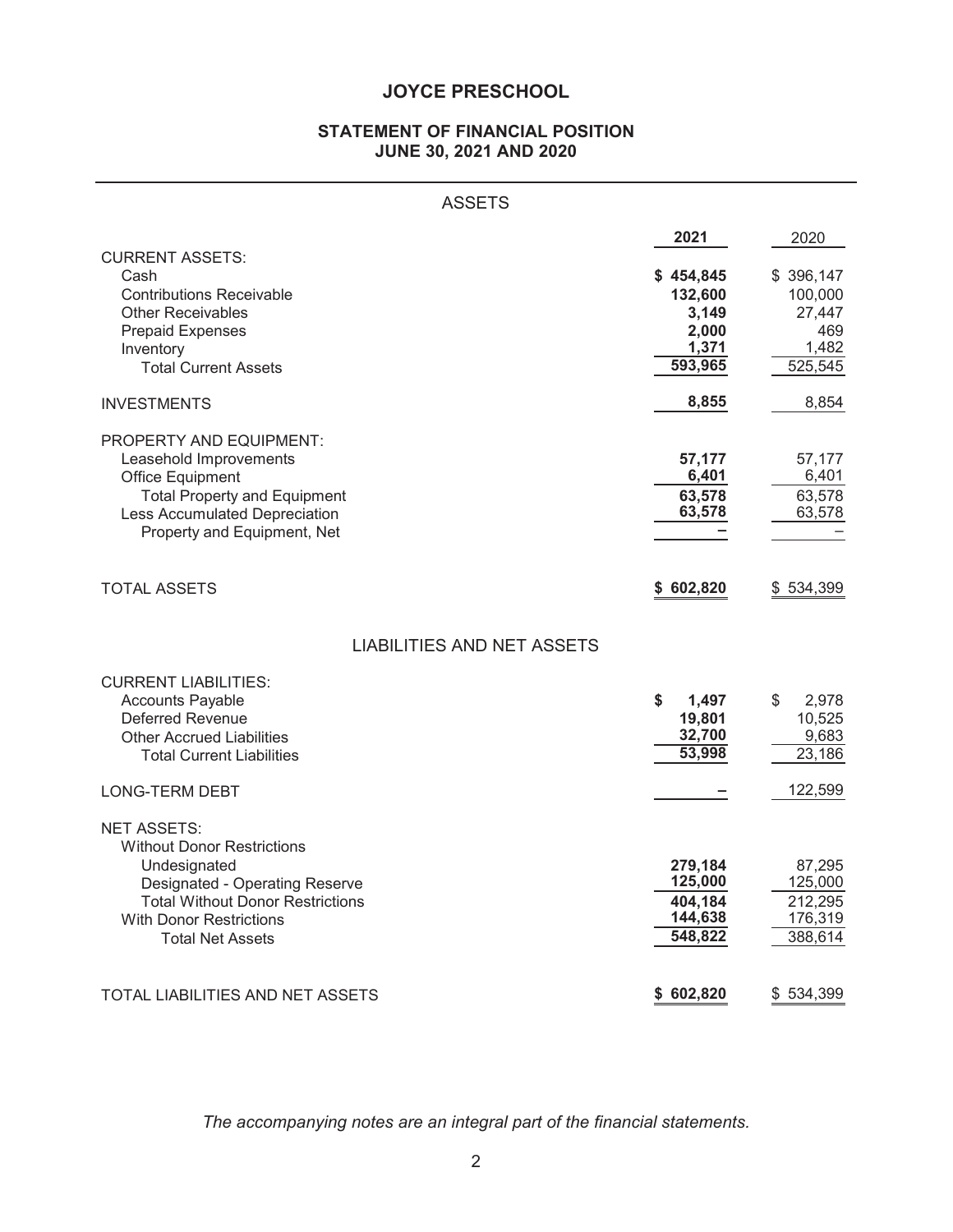#### **STATEMENT OF ACTIVITIES YEARS ENDED JUNE 30, 2021 AND 2020**

|                                                                                                  | <b>Without</b><br><b>Donor</b><br><b>Restriction</b> | 2021<br>With<br><b>Donor</b><br><b>Restriction</b> | <b>Total</b>                            | Without<br>Donor<br>Restriction         | 2020<br>With<br>Donor<br>Restriction | Total                                   |
|--------------------------------------------------------------------------------------------------|------------------------------------------------------|----------------------------------------------------|-----------------------------------------|-----------------------------------------|--------------------------------------|-----------------------------------------|
| <b>PUBLIC SUPPORT AND REVENUES:</b><br>Public Support:                                           |                                                      |                                                    |                                         |                                         |                                      |                                         |
| <b>Corporate Foundations</b><br><b>Government Grants</b>                                         | 112,287<br>\$<br>218,031                             | 158,100<br>S.                                      | S<br>270,387<br>218,031                 | 80,116<br>\$                            | \$215,000                            | 295,116<br>\$                           |
| Forgiveness of Debt<br><b>Individual Contributions</b>                                           | 122,599<br>81,183                                    |                                                    | 122,599<br>81,183                       | 134,237                                 |                                      | 134,237                                 |
| <b>Church Contributions</b><br>In-Kind Contributions<br><b>Total Public Support</b>              | 1,975<br>3,198<br>539,273                            | 158,100                                            | 1,975<br>3,198<br>697,373               | 3,425<br>200<br>217,978                 | 215,000                              | 3,425<br>200<br>432,978                 |
| Revenues:                                                                                        |                                                      |                                                    |                                         |                                         |                                      |                                         |
| Tuition, Net of Scholarships<br>Special Events, Net of Direct Expenses                           | 239,311<br>818                                       |                                                    | 239,311<br>818                          | 265,024<br>17,888                       |                                      | 265,024<br>17,888                       |
| Fees<br>Investment Income                                                                        | 35,590<br>151                                        |                                                    | 35,590<br>152                           | 54,158<br>309                           | 4                                    | 54,158<br>313                           |
| Other Income<br><b>Total Revenues</b>                                                            | 5,260<br>281,130                                     |                                                    | 5,260<br>281,131                        | 3,191<br>340,570                        | 4                                    | 3,191<br>340,574                        |
| Net Assets Released from Restrictions                                                            | 189,782                                              | (189, 782)                                         |                                         | 122,535                                 | (122, 535)                           |                                         |
| <b>Total Support and Revenue</b>                                                                 | 1,010,185                                            | (31,681)                                           | 978,504                                 | 681,083                                 | 92,469                               | 773,552                                 |
| <b>EXPENSES:</b>                                                                                 |                                                      |                                                    |                                         |                                         |                                      |                                         |
| <b>Program Services</b><br><b>Management and General</b><br>Fundraising<br><b>Total Expenses</b> | 600,302<br>94,401<br>123,593<br>818,296              |                                                    | 600,302<br>94,401<br>123,593<br>818,296 | 537,165<br>98,143<br>123,158<br>758,466 |                                      | 537,165<br>98,143<br>123,158<br>758,466 |
| <b>CHANGE IN NET ASSETS</b>                                                                      | 191,889                                              | (31, 681)                                          | 160,208                                 | (77, 383)                               | 92,469                               | 15,086                                  |
| NET ASSETS at Beginning of Year                                                                  | 212,295                                              | 176,319                                            | 388,614                                 | 289,678                                 | 83,850                               | 373,528                                 |
| NET ASSETS at End of Year                                                                        | 404,184<br>S.                                        | 144,638<br>S.                                      | 548,822<br>\$                           | 212,295<br>\$                           | \$176,319                            | 388,614<br>\$                           |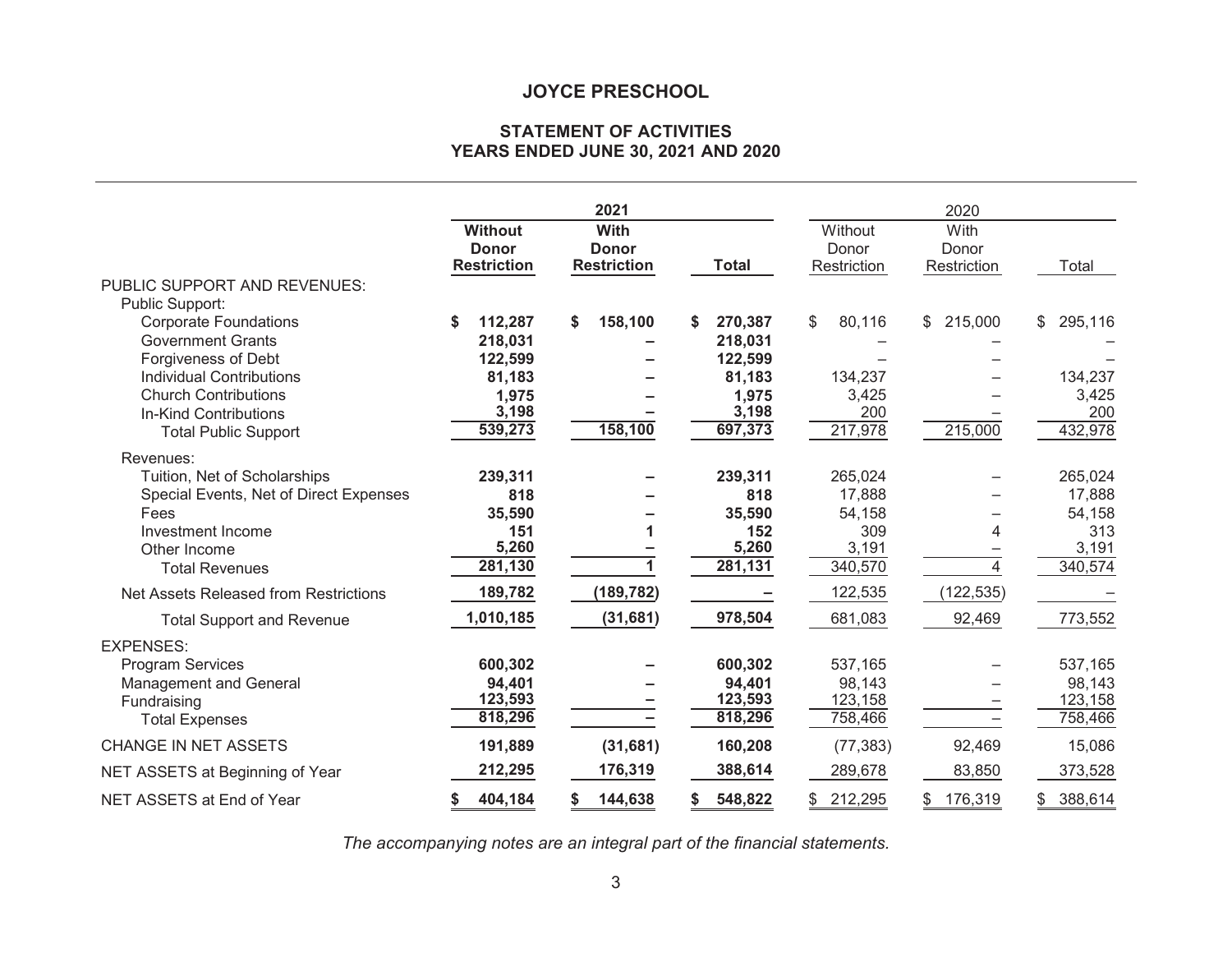## **STATEMENT OF FUNCTIONAL EXPENSES YEARS ENDED JUNE 30, 2021 AND 2020**

|                                                                                                                                                  |                                            | 2021                                     |                                                             |                                                |                                               | 2020                                      |                                                 |                                              |
|--------------------------------------------------------------------------------------------------------------------------------------------------|--------------------------------------------|------------------------------------------|-------------------------------------------------------------|------------------------------------------------|-----------------------------------------------|-------------------------------------------|-------------------------------------------------|----------------------------------------------|
|                                                                                                                                                  | Program<br><b>Services</b>                 | <b>Management</b><br>and General         | <b>Fundraising</b>                                          | <b>Total</b>                                   | Program<br><b>Services</b>                    | Management<br>and General                 | Fundraising                                     | Total                                        |
| <b>Personnel Costs:</b><br>Salaries and Wages<br><b>Payroll Taxes</b><br><b>Benefits</b><br><b>Total Salaries and Related Expenses</b>           | \$455,858<br>34,873<br>23,265<br>513,996   | 32,043<br>S.<br>3,169<br>1,632<br>36,844 | 90,843<br>S.<br>6,949<br>4,626<br>102,418                   | \$578,744<br>44,991<br>29,523<br>653,258       | \$396,510<br>30,641<br>13,810<br>440,961      | 38,520<br>\$<br>2,977<br>9,357<br>50,854  | 93,368<br>\$<br>7,215<br>2,951<br>103,534       | \$528,398<br>40,833<br>26,118<br>595,349     |
| <b>Classroom Expense</b><br><b>Facilities and Rent</b><br><b>Professional Fees</b><br><b>Parent Support</b><br><b>Tech Support and Equipment</b> | 15,216<br>33,383<br>800<br>18,962<br>1,223 | $\equiv$<br>2,250<br>37,553<br>4,214     | $\overline{\phantom{0}}$<br>6,217<br>-<br>$\equiv$<br>7,456 | 15,216<br>41,850<br>38,353<br>18,962<br>12,893 | 6,679<br>40,689<br>5,413<br>17,160<br>581     | 2,027<br>41,492<br>$\qquad \qquad$<br>192 | 5,937<br>—<br>$\overline{\phantom{0}}$<br>7,519 | 6,679<br>48,653<br>46,905<br>17,160<br>8,292 |
| <b>Events and Meetings</b><br><b>Bank &amp; Credit Card Fees</b><br>Dues, Licenses, Annual Fees                                                  | 4,055<br>978<br>1,776                      | 4,521<br>2,269<br>2,873                  | 25<br>2,863<br>409                                          | 8,601<br>6,110<br>5,058                        | 3,281<br>4<br>4,730                           | 735<br>1,296<br>658                       | 4<br>3,000<br>317                               | 4,020<br>4,300<br>5,705                      |
| Printing<br>Supplies<br>Advertising and Marketing<br>Internet & Telephone                                                                        | 3,501<br>602<br>1,291<br>2,054             | 246<br>2,141<br>1,197<br>144             | 698<br>1,575<br>310<br>409                                  | 4,445<br>4,318<br>2,798<br>2,607               | 1,302<br>1,508<br>3,788<br>1,820              | 126<br>146<br>177                         | 307<br>355<br>$\qquad \qquad -$<br>429          | 1,735<br>2,009<br>3,788<br>2,426             |
| In-Kind Classroom Expense<br>Postage<br><b>Fundraising Expense</b><br><b>Classroom Enrichment</b>                                                | 1,348<br>567<br>417                        | $\equiv$<br>149                          | -<br>330<br>718<br>$\qquad \qquad =$                        | 1,348<br>1,046<br>718<br>417                   | 132<br>252<br>$\overline{\phantom{m}}$<br>604 | 405                                       | $\overline{\phantom{0}}$<br>551<br>1,205        | 132<br>1,208<br>1,205<br>604                 |
| Other Expense<br>COGS - T Shirts<br><b>Transportation Expense</b>                                                                                | 109<br>24                                  |                                          | 165                                                         | 274<br>24                                      | 113<br>8,148                                  | 35                                        |                                                 | 148<br>8,148                                 |
| Total                                                                                                                                            | \$600,302                                  | 94,401<br>S.                             | \$123,593                                                   | \$818,296                                      | \$537,165                                     | 98,143<br>\$                              | \$123,158                                       | \$758,466                                    |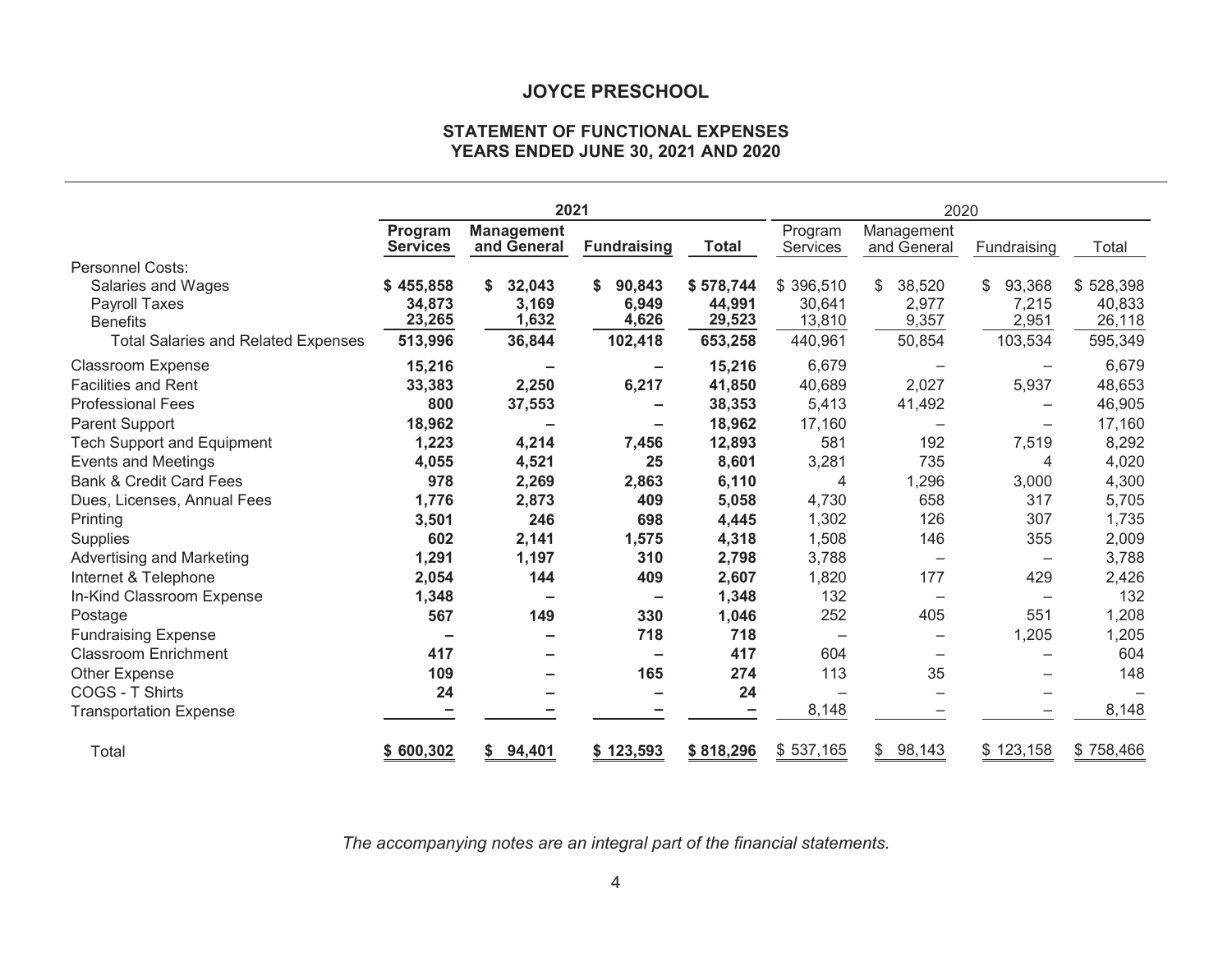# **STATEMENT OF CASH FLOWS YEARS ENDED JUNE 30, 2021 AND 2020**

|                                                                                                                                                                       | 2021            | 2020                  |
|-----------------------------------------------------------------------------------------------------------------------------------------------------------------------|-----------------|-----------------------|
| CASH FLOWS FROM OPERATING ACTIVITIES:<br>Change in Net Assets<br>Adjustments to Reconcile Change in Net Assets to Net<br><b>Cash Flows From Operating Activities:</b> | 160,208<br>\$   | \$<br>15,086          |
| Reinvestment of Investment Income                                                                                                                                     | (1)             | (4)                   |
| Forgiveness of Debt<br>Changes in Assets and Liabilities:                                                                                                             | (122, 599)      |                       |
| <b>Contributions Receivable</b>                                                                                                                                       | (32,600)        | (25,000)              |
| <b>Other Receivables</b>                                                                                                                                              | 24,298          | (784)                 |
| <b>Prepaid Expenses</b><br>Inventory                                                                                                                                  | (1,531)<br>111  | (97)<br>80            |
| <b>Accounts Payable</b>                                                                                                                                               | (1,481)         | 1,240                 |
| <b>Deferred Revenue</b><br><b>Other Accrued Liabilities</b>                                                                                                           | 9,276<br>23,017 | (10, 811)<br>(19,587) |
| Net Cash Flows From Operating Activities                                                                                                                              | 58,698          | (39,877)              |
| CASH FLOWS FROM FINANCING ACTIVITIES:                                                                                                                                 |                 |                       |
| Proceeds from Note Payable                                                                                                                                            |                 | 122,599               |
| <b>NET CHANGE IN CASH</b>                                                                                                                                             | 58,698          | 82,722                |
| CASH at Beginning of Year                                                                                                                                             | 396,147         | 313,425               |
| CASH at End of Year                                                                                                                                                   | 454,845         | 396,147<br>SS.        |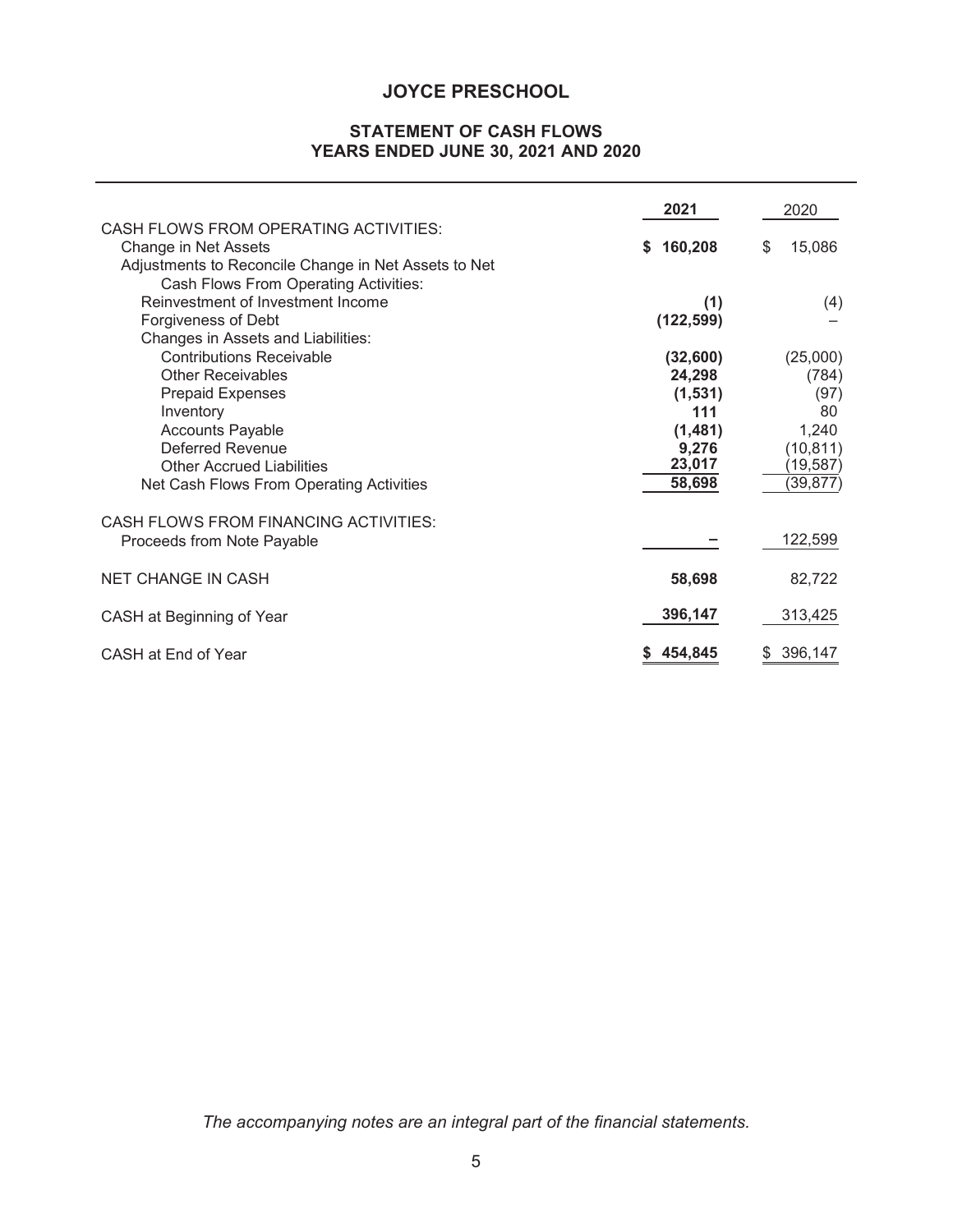## **NOTES TO FINANCIAL STATEMENTS**

## **NOTE 1 - NATURE OF ORGANIZATION AND SIGNIFICANT ACCOUNTING POLICIES**

#### **Nature of Organization**

Joyce Preschool (the Organization) is a nondenominational program whose mission is to provide children from diverse ethnic, linguistic and economic backgrounds with development and culturally appropriate preparation for success in school and lifelong learning.

The Organization offers two-way bilingual immersion (Spanish/English) preschool classes for children ages 3-5, parent-child Spanish enrichment classes for children ages 2-4, and summer Spanish language camps for children 4-8 years old.

#### **Basis of Presentation**

The accompanying financial statements have been prepared on the accrual basis of accounting in accordance with generally accepted accounting principles. Revenues, expenses, gains and losses, and net assets are classified based on the existence or absence of donor-imposed restrictions. Accordingly, net assets of the Organization and related changes are classified and reported as follows:

Net Assets without Donor Restrictions - Net assets without donor restrictions are resources available to support operations which the Board of Directors has discretionary control. Designated amounts represent an operating reserve approved by the Board of Directors.

Net Assets with Donor Restrictions - Net assets with donor restrictions are resources that are restricted by a donor for use for a particular purpose or in a particular future period. Some donorimposed restrictions are temporary in nature, and the restriction will expire when the resources are used in accordance with the donor's instructions or when the stipulated time has passed. Other donor-imposed restrictions are perpetual in nature; the Organization must continue to use the resources in accordance with the donor's instructions.

## **Accounting Estimates**

The presentation of financial statements in conformity with accounting principles generally accepted in the United States of America requires management to make estimates and assumptions that affect the reported amounts of assets and liabilities and disclosure of contingent assets and liabilities at the date of the financial statements and the reported amounts of revenues and expenses during the reporting period. Actual results could differ from those estimates.

#### **Subsequent Events**

In preparing these financial statements, the Organization has evaluated for recognition or disclosure the events or transactions that occurred through December 2, 2021, the date the financial statements were issued. There were no subsequent events that required recognition or disclosure in the financial statements.

#### **Receivables**

Receivables are stated at net realizable value. The Organization provides for probable uncollectible amounts through charges to earnings and credits to the valuation allowance based on management's assessment of the current status of individual accounts. Balances that are still outstanding after the Organization has used reasonable collection efforts are written off through charges to the valuation allowance and credits to receivable accounts. Changes in the valuation allowance have not been material to the financial statements.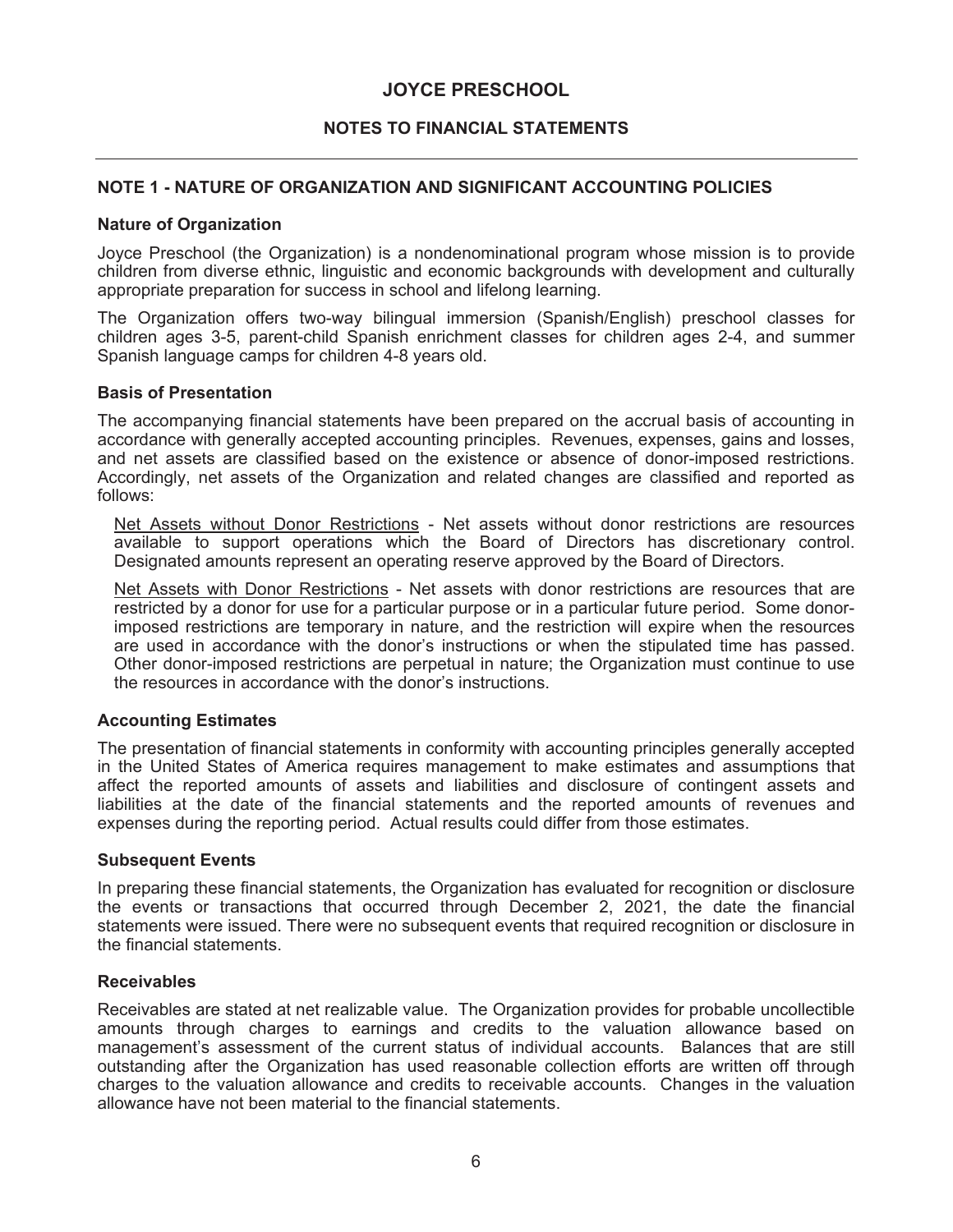# **NOTES TO FINANCIAL STATEMENTS**

# **NOTE 1 - NATURE OF ORGANIZATION AND SIGNIFICANT ACCOUNTING POLICIES (Continued)**

## **Inventory**

Inventory consists of clothing valued at cost, determined on a first-in, first out basis.

### **Investments**

Investments consist of money market funds. Investments are restricted for the Ruth Marks Memorial.

Investments in money market funds are recorded at cost which approximates fair value.

## **Retirement Plan**

The Organization has a retirement plan covering employees who meet certain age and service requirements. Pension expense and the related accrual are not material to the financial statements.

## **Property, Equipment and Depreciation**

Property and equipment are carried at cost. Additions, improvements, or major renewals exceeding \$1,000 are capitalized. If items of property are sold, retired or otherwise disposed of, they are removed from the asset and accumulated depreciation accounts and any gain or loss thereon is reflected in the statement of activities.

Depreciation is calculated using the straight-line method based on estimated useful lives of five years.

### **Revenue Recognition**

Effective July 1, 2020, Joyce Preschool adopted Accounting Standards Update (ASU) 2014-09 *Revenue from Contracts with Customers* (Topic 606) and all subsequently issued clarifying ASU's which replaced most existing revenue recognition guidance in US Generally Accepted Accounting Principles (GAAP). The new guidance requires Joyce Preschool to recognize revenue to depict the transfer of goods or services to customers in an amount that reflects the consideration to which Joyce Preschool expects to be entitled in exchange for those goods or services. The new guidance also requires expanded disclosures related to the nature, amount, timing and uncertainty of revenue and cash flows arising from contracts with customers. The adoption of this new guidance was done using the modified retrospective method. Joyce Preschool applied the new guidance using the practical expedient provided in Topic 606 that allows the guidance to be applied only to contracts that were not complete as of July 1, 2020. Results for reporting periods beginning after July 1, 2020, are presented under Topic 606 while prior periods amounts are not adjusted and continue to be reported in accordance with legacy GAAP.

The adoption of this new standard did not result in a material impact to the Organization's financial statements. There was no significant effect on the financial statements related to the adoption of this new standard which would require a cumulative effect adjustment to net assets at the date of adoption under the modified retrospective method.

Contributions and offerings received and unconditional promises to give are measured at their fair values and are reported as an increase in net assets. Conditional promises to give are not recognized until they become unconditional. The Organization reports gifts of cash and other assets as restricted support if they are received with donor stipulations that limit the use of the assets, or if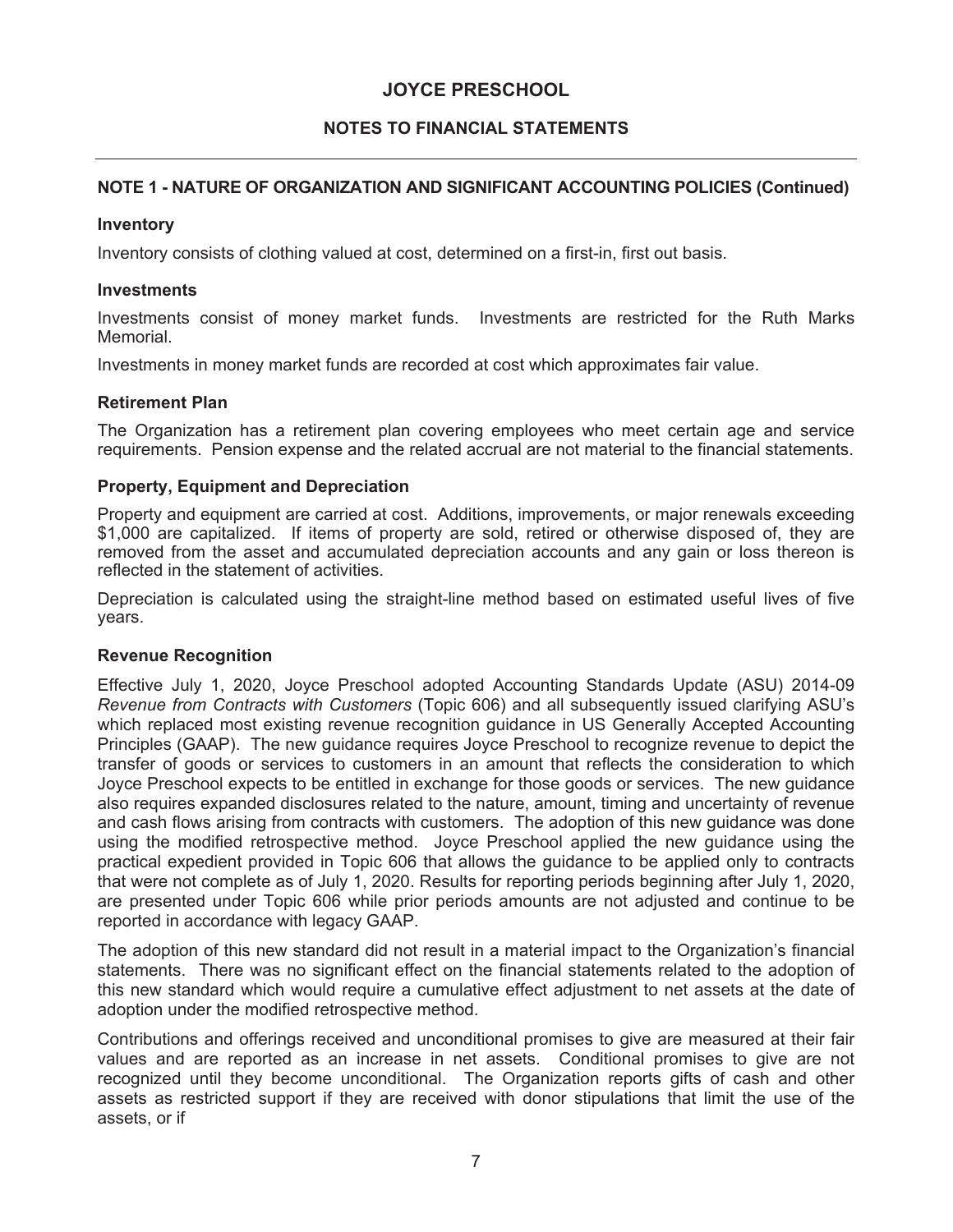## **NOTES TO FINANCIAL STATEMENTS**

## **NOTE 1 - NATURE OF ORGANIZATION AND SIGNIFICANT ACCOUNTING POLICIES (Continued)**

#### **Revenue Recognition (Continued)**

they are designated as support for future periods. When a donor restriction expires, that is, when a stipulated time restriction ends or purpose restriction is accomplished, net assets with donor restrictions are reclassified to net assets without donor restrictions and reported in the statement of activities as net assets released from restrictions. Donor-imposed contributions whose restrictions are met in the same reporting period are reported as net assets with donor restrictions.

Government grants are recognized when earned. Revenue is earned when eligible expenditures, as defined in each grant or contract, are made. Refundable advances consist of contract revenue received but not yet expended. Expenditures under government contracts are subject to review by the granting authority. To the extent, if any, that such a review reduces expenditures allowable under these contracts, the Organization will record such disallowance at the time the final assessment is made. Management believes that any disallowances, if any, would not have a significant effect on the statement of financial position.

Tuition revenue is reported at the amount that reflects the consideration to which the Organization expects to be entitled in exchange for tuition revenue. The Organization bills the family for tuition the beginning of the month services will be provided. Revenue is recognized as the performance obligations are satisfied. Performance obligations are determined based on the nature of the services provided by the Organization. Revenue for performance obligations satisfied over time is recognized based on actual charges incurred in relation to total expected (or actual) charges.

As a practical expedient, the Organization groups similar contracts or similar performance obligations together into portfolios of contracts if doing so does not result in a significant difference from applying the new accounting standard to the individual contracts.

### **Functional Allocation of Expenses**

The Organization allocates its expenses on a functional basis among its various programs and support services. Expenses that can be identified with a specific program are allocated directly according to their natural expenditure classification. General and administrative that are common to several functions are allocated based on the proportion of each program's direct and personnel expenses to the total program direct and personnel expenses.

#### **Income Taxes**

The Organization is exempt from federal income taxes under the provisions of Section 501(c)(3) of the Internal Revenue Code, as amended. The Organization is also exempt from Minnesota income taxes.

The Organization reviews income tax positions taken or expected to be taken in income tax returns to determine if there are any income tax uncertainties. This includes positions that the entity is exempt from income taxes or not subject to income taxes on unrelated business income. The Organization recognizes tax benefits from uncertain tax positions only if it is more likely than not that the tax positions will be sustained on examination by taxing authorities based on the technical merits of the positions. The Organization has identified no significant income tax uncertainties. The Organization files informational returns as a tax-exempt organization. Should that status be challenged in the future, all years since inception could be subject to review by the IRS.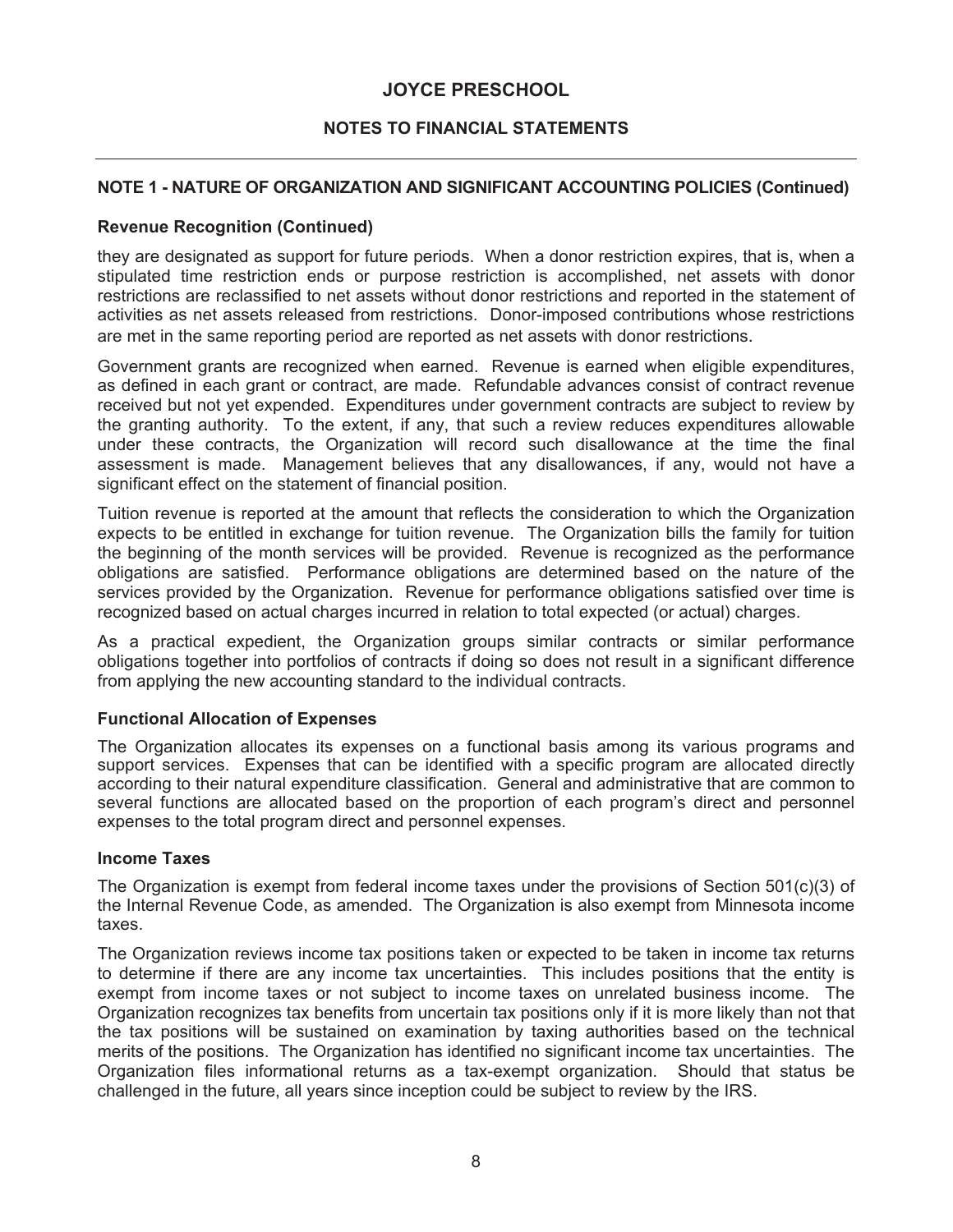## **NOTES TO FINANCIAL STATEMENTS**

## **NOTE 1 - NATURE OF ORGANIZATION AND SIGNIFICANT ACCOUNTING POLICIES (Continued)**

### **In-Kind Donated Contributions**

The Organization recognized revenue for donated supplies and fundraising expenses for various events. Donated supplies and fundraising expenses are recorded at estimated fair value at the date of receipt. Donated supplies were \$3,198 and \$200 in 2021 and 2020. Donated fundraising expense which was recognized in special event revenue was \$0 and \$6,340 in 2021 and 2020.

### **Credit Risk**

Financial instruments which potentially subject the Organization to concentrations of credit risk consist principally of cash. The Organization places its cash with high credit quality financial institutions in accounts, which at times may exceed federally insured limits. As of June 30, 2021, the Organization had a credit risk concentration as a result of depositing \$77,012 of funds in excess of insurance limits in a single bank.

### **Recently Issued Accounting Pronouncements**

In February 2016, FASB issued ASU 2016-02, *Leases* (Topic 842), which provides guidance for accounting for leases. The new guidance requires companies to recognize the assets and liabilities for the rights and obligations created by leased assets, initially measured at the present value of the lease payments. The accounting guidance for lessors is largely unchanged. This ASU is effective for fiscal years beginning after December 15, 2021 and interim periods within fiscal years beginning after December 15, 2022, with early adoption permitted. It is to be adopted using the modified retrospective approach. The Organization is currently evaluating this guidance to determine the impact it may have on its financial statements.

## **NOTE 2 - CONTRIBUTIONS RECEIVABLE**

The following is a schedule of contributions receivable at June 30, 2021 and 2020:

|                                       | 2021        | 2020         |
|---------------------------------------|-------------|--------------|
| United Way                            | 65,000<br>S | 65,000<br>\$ |
| <b>Sheltering Arms</b>                | 10,000      |              |
| <b>Medica Foundation</b>              |             | 10,000       |
| Ciresi Walburn                        |             | 10,000       |
| <b>MDE</b>                            | 57,600      |              |
| <b>Headwaters Foundation</b>          |             | 15,000       |
| <b>Total Contributions Receivable</b> | \$132,600   | 100,000      |

All contributions are expected to be received within 1 year.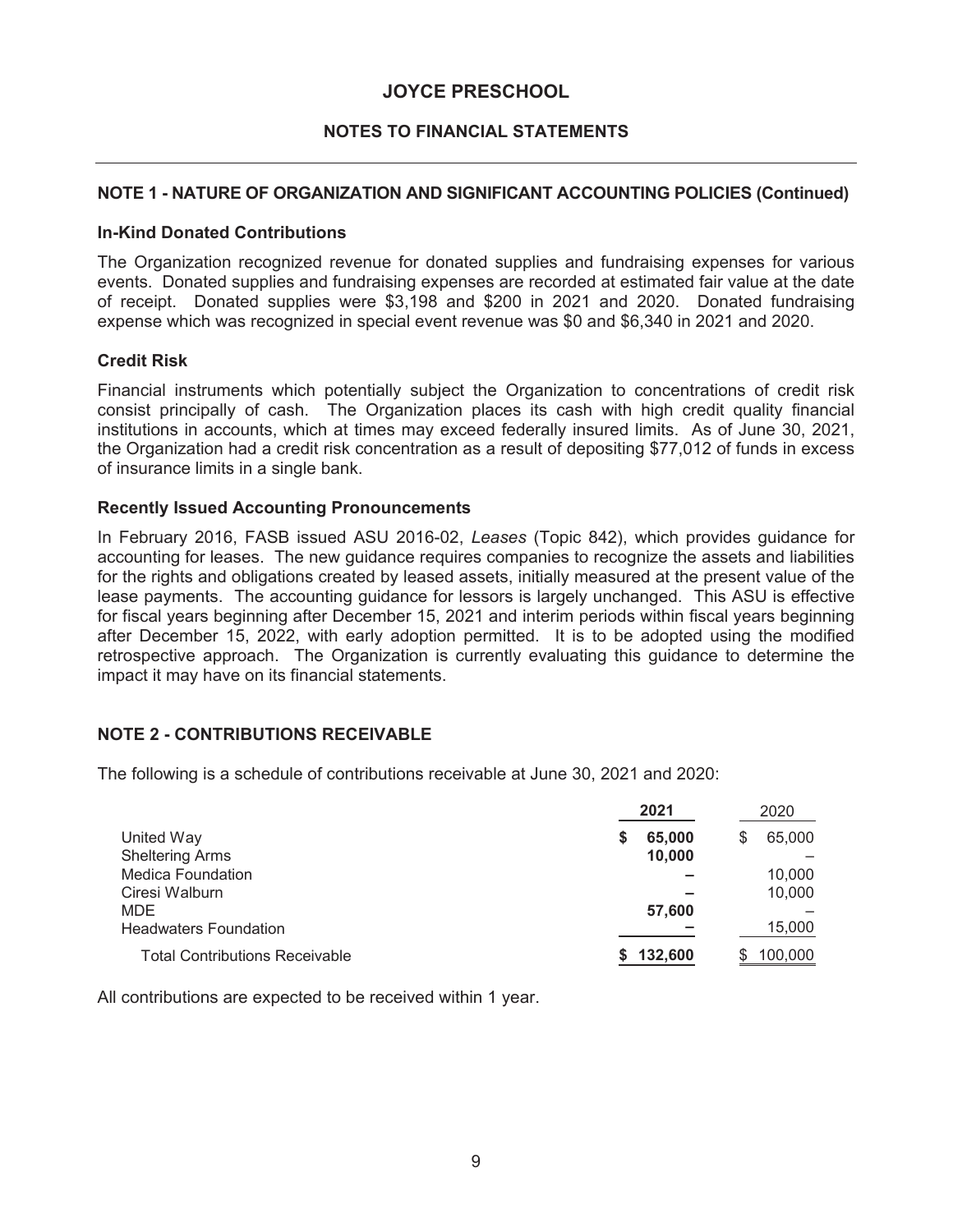## **NOTES TO FINANCIAL STATEMENTS**

### **NOTE 3 - LIQUIDITY AND AVAILABILITY OF FINANCIAL ASSETS**

The Organization has a goal to maintain financial assets, which consist of cash and short-term investments, on hand to meet approximately two months of normal operating expenses, which are, on average, approximately \$125,000. The Organization has a policy to structure its financial assets to be available as its general expenditures, liabilities, and other obligations come due. The Board meets regularly to discuss whether the operating reserve is appropriate and whether any appropriations are necessary.

Financial assets available for general expenditure, without donor or other restrictions limiting their use, within one year of June 30, 2021 and 2020 are as follows:

|                                                           | 2021      | 2020          |
|-----------------------------------------------------------|-----------|---------------|
| Financial Assets:                                         |           |               |
| Cash                                                      | \$454,845 | 396,147<br>S. |
| <b>Contributions Receivable</b>                           | 132,600   | 100,000       |
| <b>Other Receivables</b>                                  | 3.149     | 27,447        |
| Investments                                               | 8,855     | 8,854         |
| <b>Total Financial Assets</b>                             | 599,449   | 532,448       |
| Less Financial Assets Held to Meet Donor Restrictions     | 144,638   | 176,319       |
| Less Designated Operating Reserve                         | 125,000   | 125,000       |
| Total not Available within One Year                       | 269,638   | 301,319       |
| Amounts Available for General Expenditure Within One Year | 329,811   | 231,129       |

### **NOTE 4 - LEASE COMMITMENTS**

The Organization leases its office space. This lease is noncancelable and extend to 2023.

Lease expense and future minimum lease commitments are as follows:

| Expense:<br>2021<br>2020     | \$31,418<br>38,218 |
|------------------------------|--------------------|
| Commitments:<br>2022<br>2023 | \$33,072<br>33,072 |
| Total                        | \$<br>66,144       |